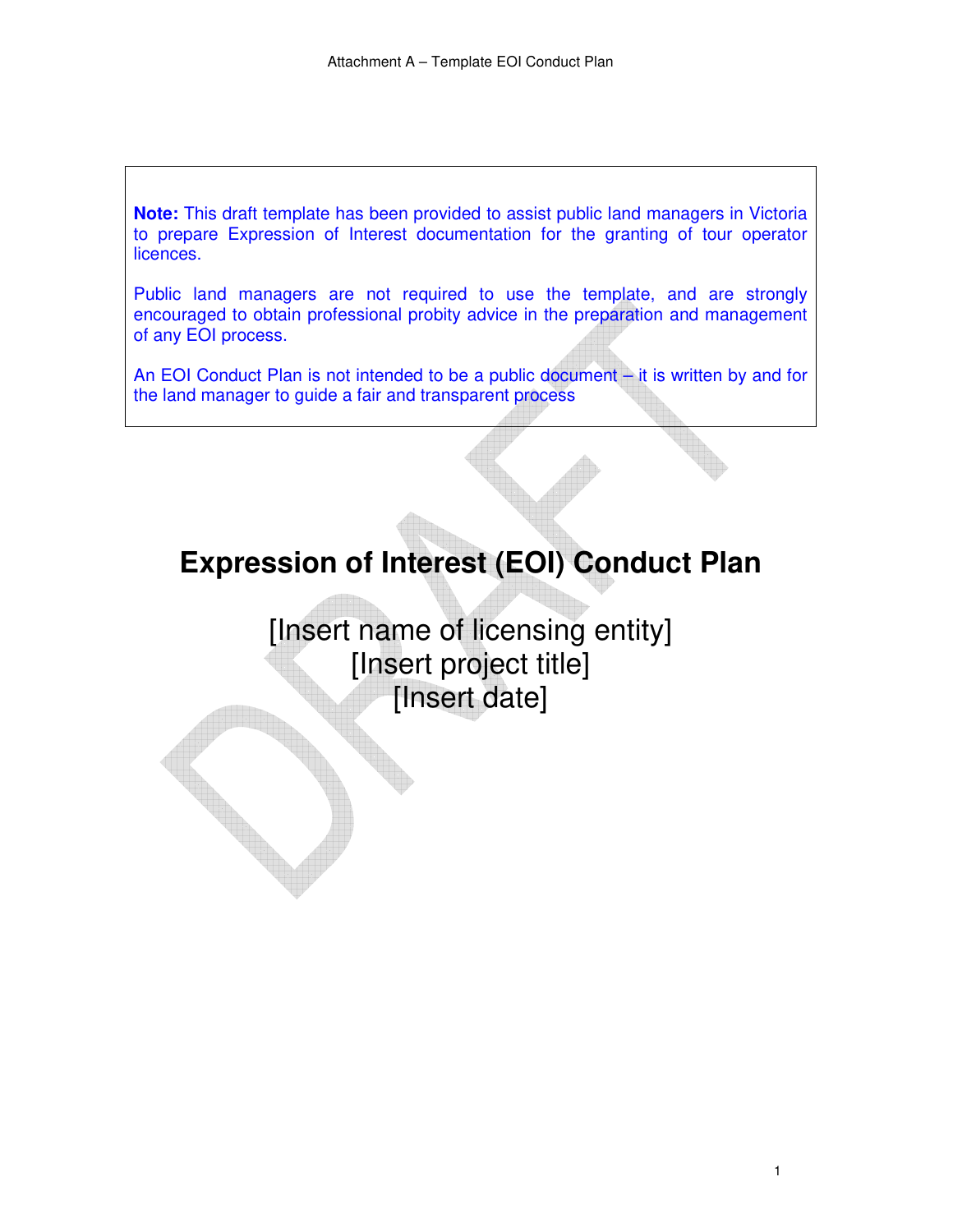#### **Table of Contents**

| <b>Expression of Interest (EOI) Conduct Plan</b> |                                                                 |                |  |
|--------------------------------------------------|-----------------------------------------------------------------|----------------|--|
|                                                  | <b>Table of Contents</b>                                        | 2              |  |
| 1                                                | Project description                                             | 3              |  |
|                                                  | 1.1 Background                                                  | 3              |  |
|                                                  | 1.2 Project objectives                                          | 3              |  |
|                                                  | 1.3 Project timelines                                           | 3              |  |
|                                                  | 1.4 The EOI Team(s)                                             | 4              |  |
| 2                                                | <b>Key responsibilities</b>                                     | 5              |  |
|                                                  | 2.1 Responsibilities of the EOI Steering Group                  | 5              |  |
|                                                  | 2.2 Responsibilities of the EOI Evaluation Team                 | 6              |  |
| 3.                                               | Key conduct requirements                                        | 6              |  |
|                                                  | 3.1 The procurement process                                     | 6              |  |
|                                                  | 3.2 Consistency and transparency of process                     | 6              |  |
|                                                  | 3.3 Security and confidentiality                                | $\overline{7}$ |  |
|                                                  | 3.4 Use of probity practitioners                                | 7              |  |
|                                                  | 3.5 Project debrief                                             | 7              |  |
| 4                                                | <b>Probity tasks and steps</b>                                  | 8              |  |
|                                                  | 4.1 Records                                                     | 8              |  |
|                                                  | 4.2 Confidentiality procedures                                  | 8              |  |
|                                                  | 4.3 Briefing of all relevant staff                              | 8              |  |
|                                                  | 4.4 Advertising arrangements                                    | 9              |  |
|                                                  | 4.6 Evaluation report and recommendation                        | 9              |  |
|                                                  | 4.7 Notification of licence recommendations and appeals process | 9              |  |
|                                                  | 4.8 Transition arrangements                                     | 9              |  |
| 5                                                | <b>Record keeping</b>                                           | 10             |  |
|                                                  | 5.1 Documentation                                               | 10             |  |
| 6                                                | <b>EOI conduct plan approvals</b>                               | 10             |  |
|                                                  | ANNEX A - Conflict of Interest and Confidentiality Declaration  | 11             |  |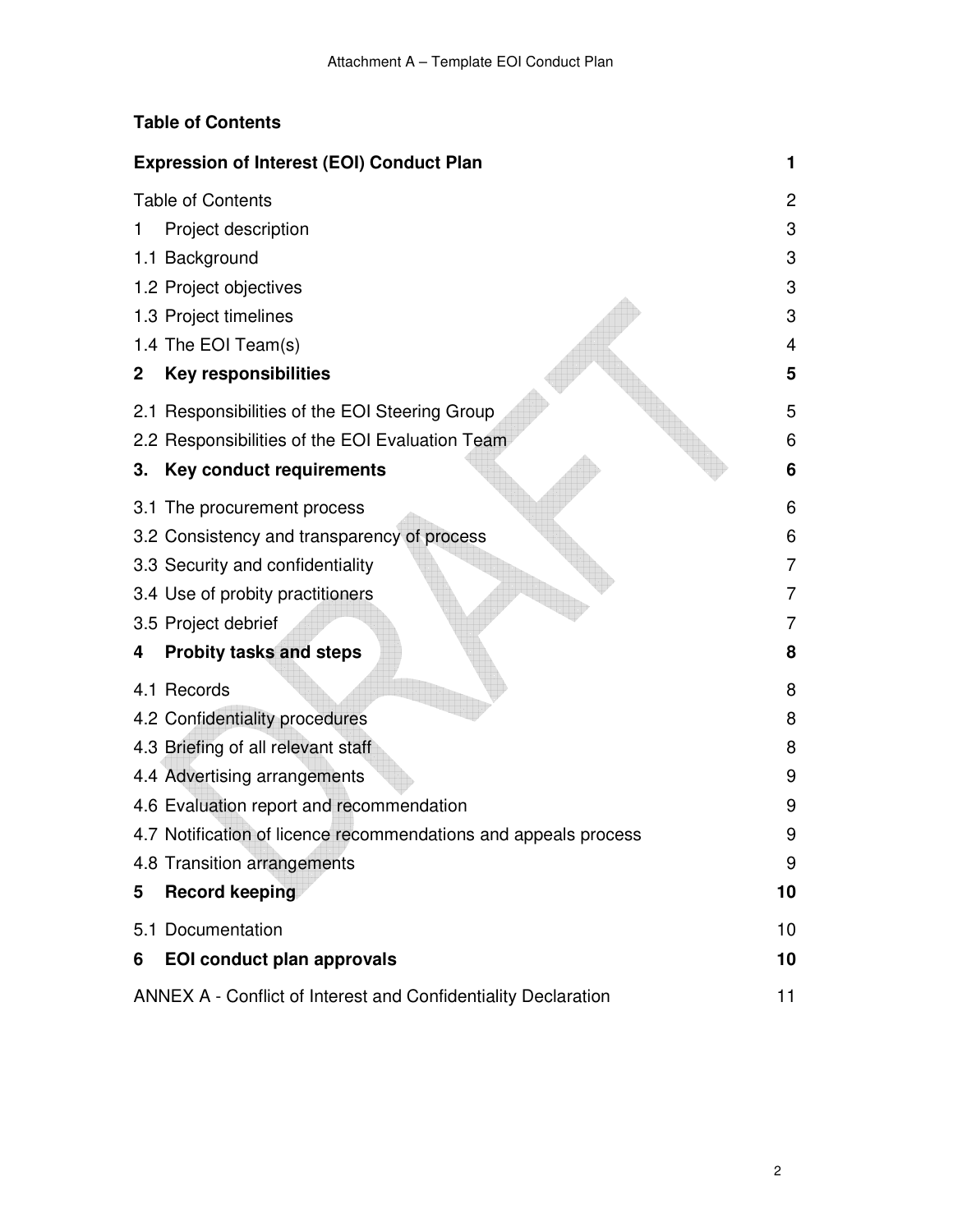#### **1 Project description**

#### **1.1 Background**

*Provide a brief background to the EOI eg:* 

[The purpose of the EOI]

[The statutory role and responsibilities of the land manager]

[The nature and purpose of the managed lands]

[The statutory requirement to have a licence]

[The background to the decision to run a competitive EOI process, including any guiding statute and policy]

#### **1.2 Project objectives**

*Describe the objectives of the EOI eg:* 

[The opportunity being offered through the EOI]

[The number of licences that will be available]

[The proposed licence period and fees]

[The proposed application process]

[The proposed evaluation process and principles]

## **1.3 Project timelines**

| <b>Step</b>                                 | <b>Target date</b> |
|---------------------------------------------|--------------------|
| Release of EOI                              |                    |
| Public briefing(s)                          |                    |
| Closing date of EOI responses               |                    |
| Evaluation of EOI respondents               |                    |
| Notification of licence allocation decision |                    |
| Grant of licences                           |                    |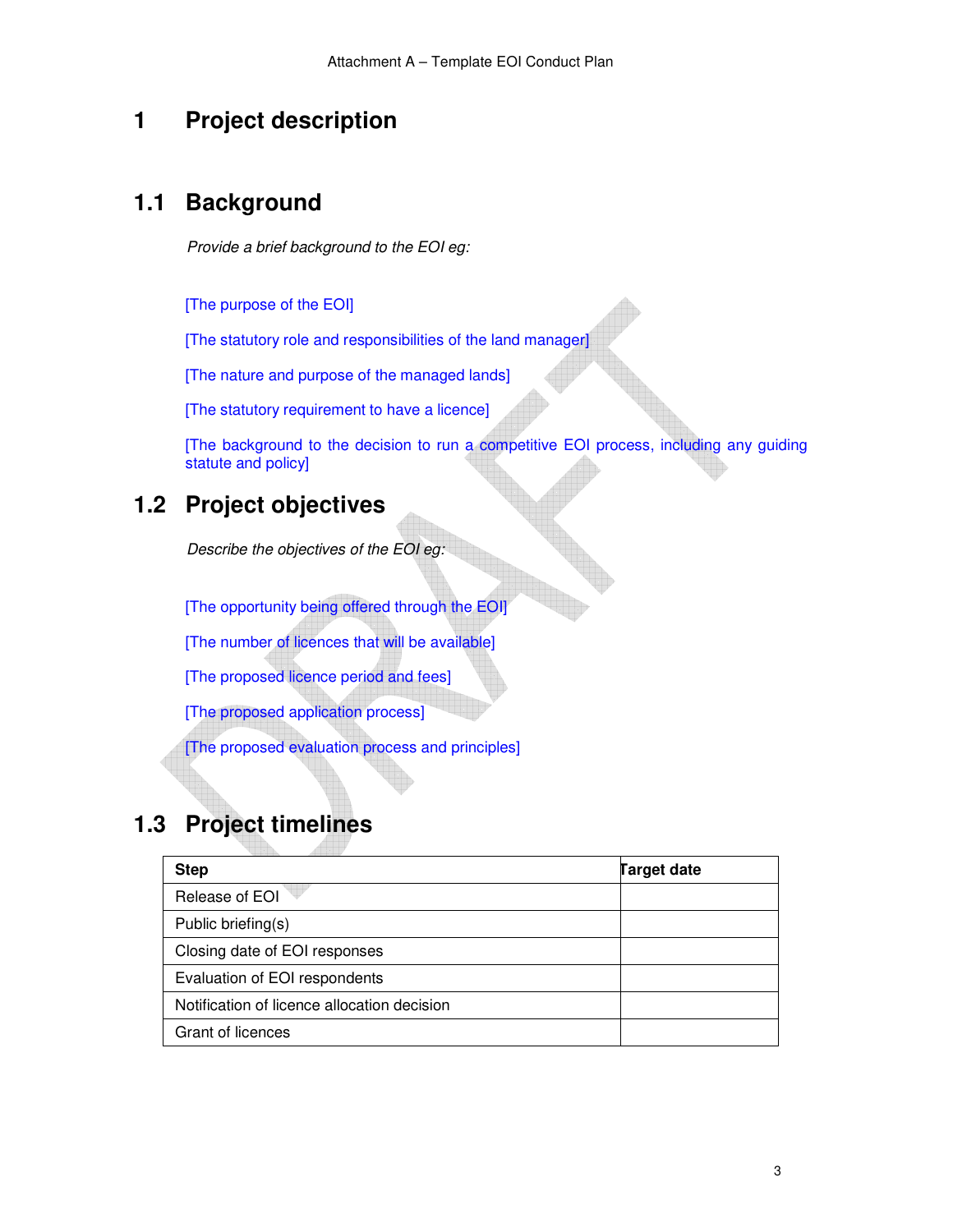## **1.4 The EOI Team(s)**

*(Tick relevant boxes below)* 

ſ

| $\Box$ The project will involve an Evaluation Team only |
|---------------------------------------------------------|
|                                                         |

The project will involve a Steering Committee and an Evaluation Team  $\Box$ 

Other *(Provide a brief description)*  $\Box$ 

| A probity adviser will not be used for this project |       |  |  |  |
|-----------------------------------------------------|-------|--|--|--|
| probity Auditor will be<br>A<br>used.               | Name  |  |  |  |
|                                                     | Firm  |  |  |  |
|                                                     | Phone |  |  |  |
|                                                     |       |  |  |  |

| EOI evaluation team (Add to, or delete from, this section as required) |             |                                                 |  |  |  |
|------------------------------------------------------------------------|-------------|-------------------------------------------------|--|--|--|
| Role                                                                   | <b>Name</b> | <b>Title and organisational</b><br>role/company |  |  |  |
| Project Manager<br>(and Chair)                                         |             |                                                 |  |  |  |
| Team member                                                            |             |                                                 |  |  |  |
| Team member                                                            |             |                                                 |  |  |  |
| Commercial adviser                                                     |             |                                                 |  |  |  |
| Legal adviser                                                          |             |                                                 |  |  |  |
|                                                                        |             |                                                 |  |  |  |

| <b>EOI steering group</b>                                                        |             | <b>Applies</b> |  | Does not apply                |
|----------------------------------------------------------------------------------|-------------|----------------|--|-------------------------------|
| Role                                                                             | <b>Name</b> |                |  | Title and organisational role |
| Chair (usually the<br>project sponsor or<br>responsible<br>departmental officer) |             |                |  |                               |
| <b>Appeals Officer</b><br>(could be chair)                                       |             |                |  |                               |
| Member                                                                           |             |                |  |                               |
| Member                                                                           |             |                |  |                               |
| Member                                                                           |             |                |  |                               |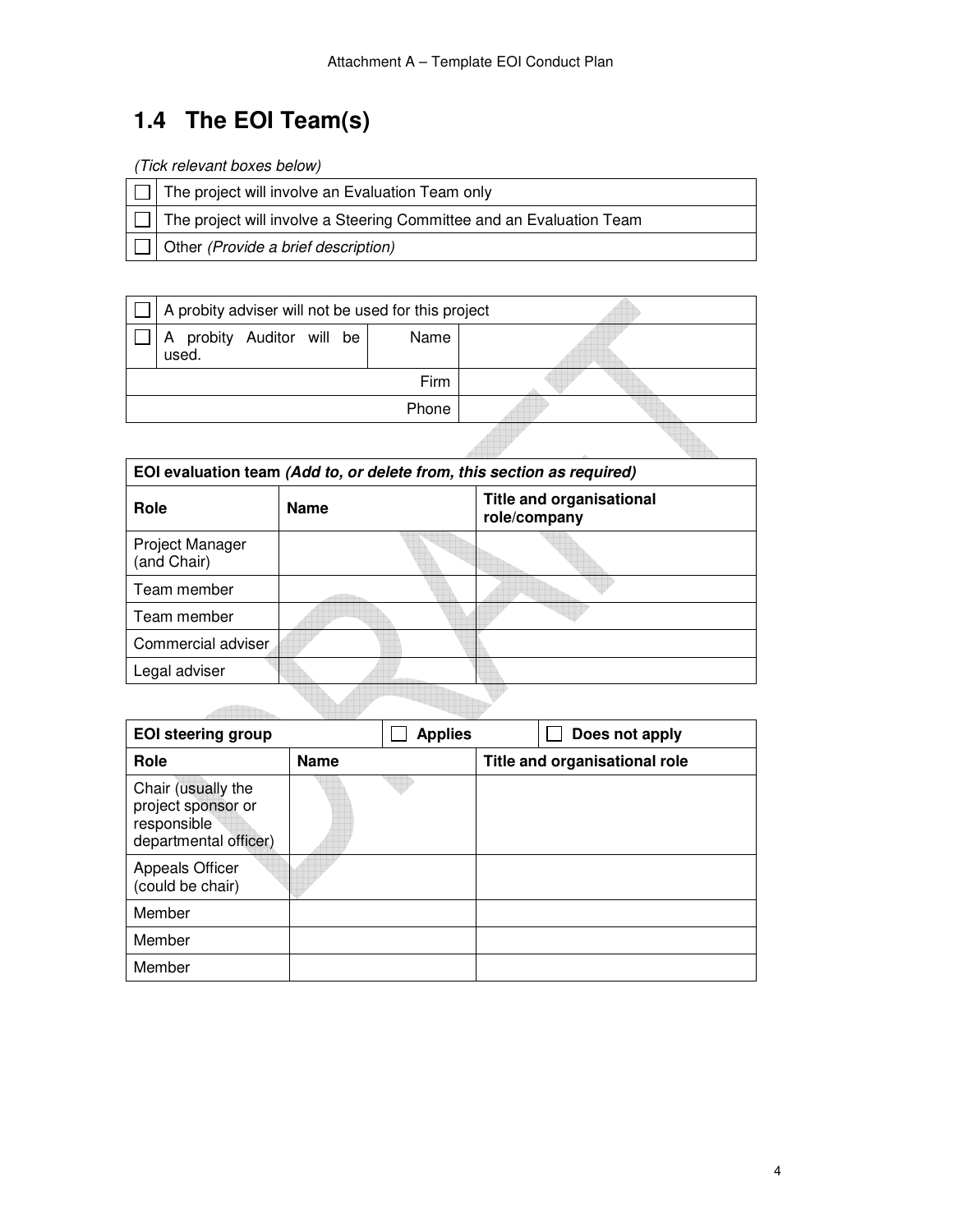| <b>Project Sponsor</b>        | <b>Applies</b> | Does not apply |
|-------------------------------|----------------|----------------|
| <b>Name</b>                   |                |                |
| Title and organisational role |                |                |

## **2 Key responsibilities**

### **2.1 Responsibilities of the EOI Steering Group**

*(Tick the boxes that indicate roles to be undertaken. Leave blank if not undertaking this role. Add rows at the bottom of the table for additional roles.)* 

HÌ.

| There will not be an EOI Steering Group for this project                                                      |  |  |  |  |
|---------------------------------------------------------------------------------------------------------------|--|--|--|--|
| Provide overall direction and management to EOI Evaluation Team                                               |  |  |  |  |
| Market engagement                                                                                             |  |  |  |  |
| Evaluation stages of the EOI process                                                                          |  |  |  |  |
| Endorse EOI timelines and approve any timeline variations                                                     |  |  |  |  |
| Provide sign off at the following stages in the process:                                                      |  |  |  |  |
| 1.                                                                                                            |  |  |  |  |
| 2.                                                                                                            |  |  |  |  |
| Receive the probity reports with EOI evaluation reports                                                       |  |  |  |  |
| Receive other reports that may be necessary for time to time                                                  |  |  |  |  |
| Consider EOI evaluation reports and approve/reject the recommendations from the<br><b>EOI Evaluation Team</b> |  |  |  |  |
| Request the EOI Evaluation Team to conduct further evaluation, if appropriate                                 |  |  |  |  |
|                                                                                                               |  |  |  |  |

| The EOI Steering Group will report to: |  |      |  |  |
|----------------------------------------|--|------|--|--|
| Name                                   |  | Role |  |  |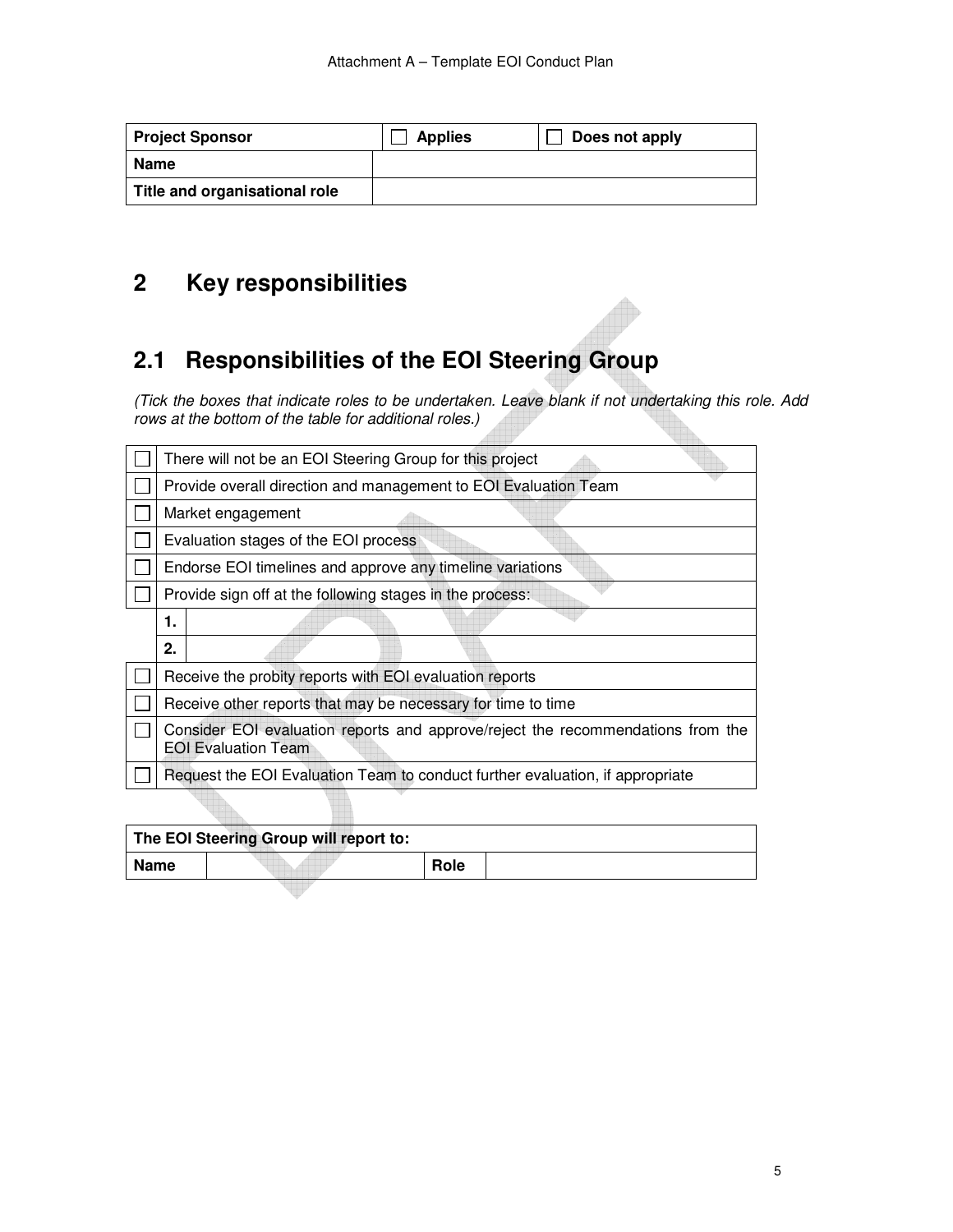### **2.2 Responsibilities of the EOI Evaluation Team**

*(Tick the boxes that indicate roles to be undertaken. Leave blank if not undertaking this role. Add rows at bottom of table for additional roles)* 

| Test and verify the claims made by applicants in relation to the evaluation criteria |                               |  |  |  |  |
|--------------------------------------------------------------------------------------|-------------------------------|--|--|--|--|
|                                                                                      |                               |  |  |  |  |
|                                                                                      |                               |  |  |  |  |
|                                                                                      | Engage the market as required |  |  |  |  |
| Evaluation stages of the EOI process                                                 |                               |  |  |  |  |
| Propose EOI timelines and any timeline variations                                    |                               |  |  |  |  |
| Obtain signoff at the following stages in the process:                               |                               |  |  |  |  |
| <b>Signoff by</b><br><b>Action</b>                                                   |                               |  |  |  |  |
|                                                                                      |                               |  |  |  |  |
|                                                                                      |                               |  |  |  |  |
|                                                                                      |                               |  |  |  |  |

#### **3. Key conduct requirements**

#### **3.1 The procurement process**

| $\Box$ Public call for expressions of interest (EOI) |  |  |
|------------------------------------------------------|--|--|
| $\Box$ Other (describe):                             |  |  |

## **3.2 Consistency and transparency of process**

| Evaluation criteria will be determined before advertising                                         |  |           |  |               |  |                  |
|---------------------------------------------------------------------------------------------------|--|-----------|--|---------------|--|------------------|
| Evaluation criteria will be weighted before advertising                                           |  |           |  |               |  |                  |
| Evaluation criteria will be included in the EOI documentation                                     |  |           |  |               |  |                  |
| Importance given to different criteria (if relevant) will be included in the EOI<br>documentation |  |           |  |               |  |                  |
| There will be a                                                                                   |  | mandatory |  | non-mandatory |  | pre-EOI briefing |

| All queries or requests for further information will be managed by: |  |              |  |  |
|---------------------------------------------------------------------|--|--------------|--|--|
| ∣ Name                                                              |  | Organisation |  |  |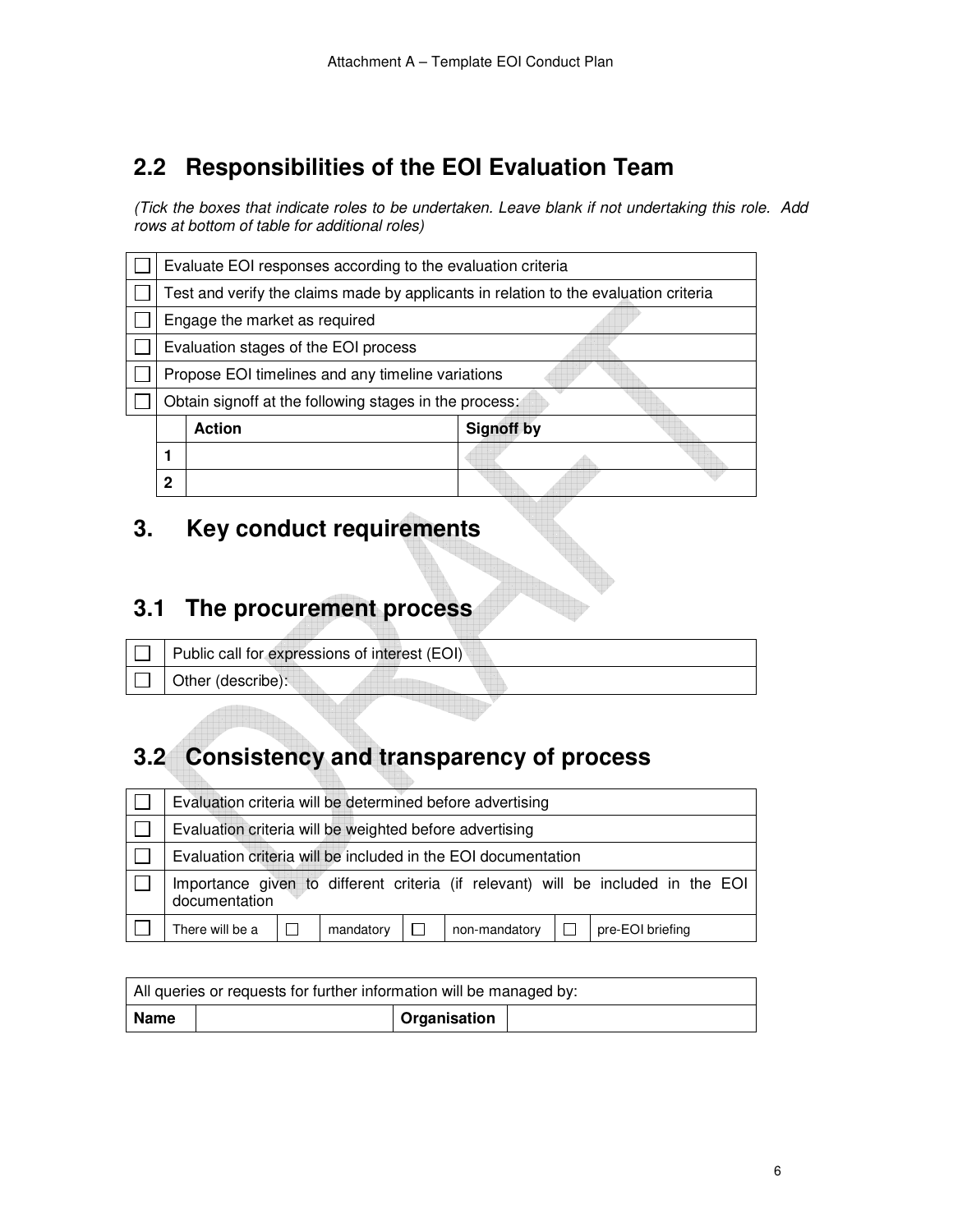## **3.3 Security and confidentiality**

#### **Applications will be received at**

| An approved tender box | Location |  |
|------------------------|----------|--|
| Other (describe):      |          |  |

#### **Format for receipt of applications** *(as appropriate)*

| Paper submission to standard tender box              |                                                |  |             |  |  |
|------------------------------------------------------|------------------------------------------------|--|-------------|--|--|
| Electronic document (CD etc.) to standard tender box |                                                |  |             |  |  |
|                                                      | Electronic submission to electronic tender box |  |             |  |  |
| Other (describe):                                    |                                                |  |             |  |  |
|                                                      |                                                |  |             |  |  |
| used                                                 | secure tender room will be   Location          |  |             |  |  |
| Tender room security will be the responsibility of:  |                                                |  |             |  |  |
| Name                                                 |                                                |  | <b>Role</b> |  |  |

## **3.4 Use of probity practitioners**

|             | No specialist probity service will be engaged. |              |  |  |
|-------------|------------------------------------------------|--------------|--|--|
|             | A probity auditor will be used                 |              |  |  |
| <b>Name</b> |                                                | Organisation |  |  |
|             | A probity adviser will be used                 |              |  |  |
| <b>Name</b> |                                                | Organisation |  |  |

## **3.5 Project debrief**

|             | A project debrief is not planned       |      |  |
|-------------|----------------------------------------|------|--|
|             | A project debrief will be provided to: |      |  |
| <b>Name</b> |                                        | Role |  |
| <b>Name</b> |                                        | Role |  |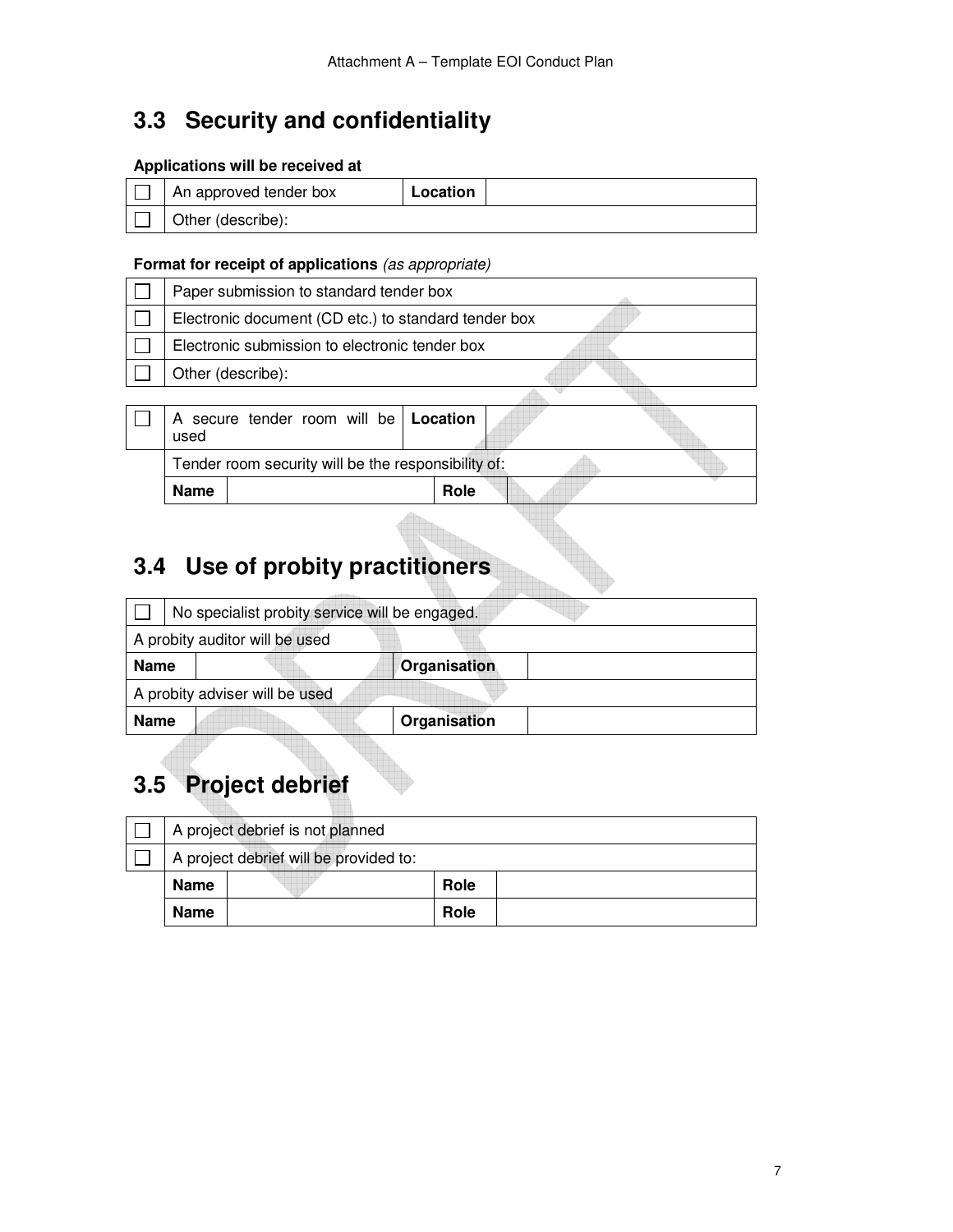#### **4 Probity tasks and steps**

#### **4.1 Records**

|             | Signed contracts (e.g. with external advisers) will<br>be held on file number:               |
|-------------|----------------------------------------------------------------------------------------------|
|             | EOI working papers will be held until filed by:                                              |
| <b>Name</b> | Role                                                                                         |
|             |                                                                                              |
|             | Conflict of Interest (COI) statements / Confidentiality Agreements will be provided to:      |
| <b>Name</b> | Role                                                                                         |
|             |                                                                                              |
|             | The person nominated above will provide their COI statements to:                             |
| <b>Name</b> | Role                                                                                         |
|             |                                                                                              |
|             | No actual, potential or perceived conflict of interest (COI) matters have been<br>identified |

identified. **AUTO**  $\Box$  Some COI matters have been identified and will be managed as detailed below:

## **4.2 Confidentiality procedures**

| Standard confidentiality procedures will be followed                                   |
|----------------------------------------------------------------------------------------|
| Standard confidentiality procedures will be varied in the following way (refer below): |
|                                                                                        |
| Particular confidentiality requirements may apply to this EOI (refer below):           |
|                                                                                        |

#### **4.3 Briefing of all relevant staff**

| The Evaluation Team will receive a probity briefing   Date<br>on: |  |      |  |
|-------------------------------------------------------------------|--|------|--|
| The briefing team will be provided by:                            |  |      |  |
| Name                                                              |  | Role |  |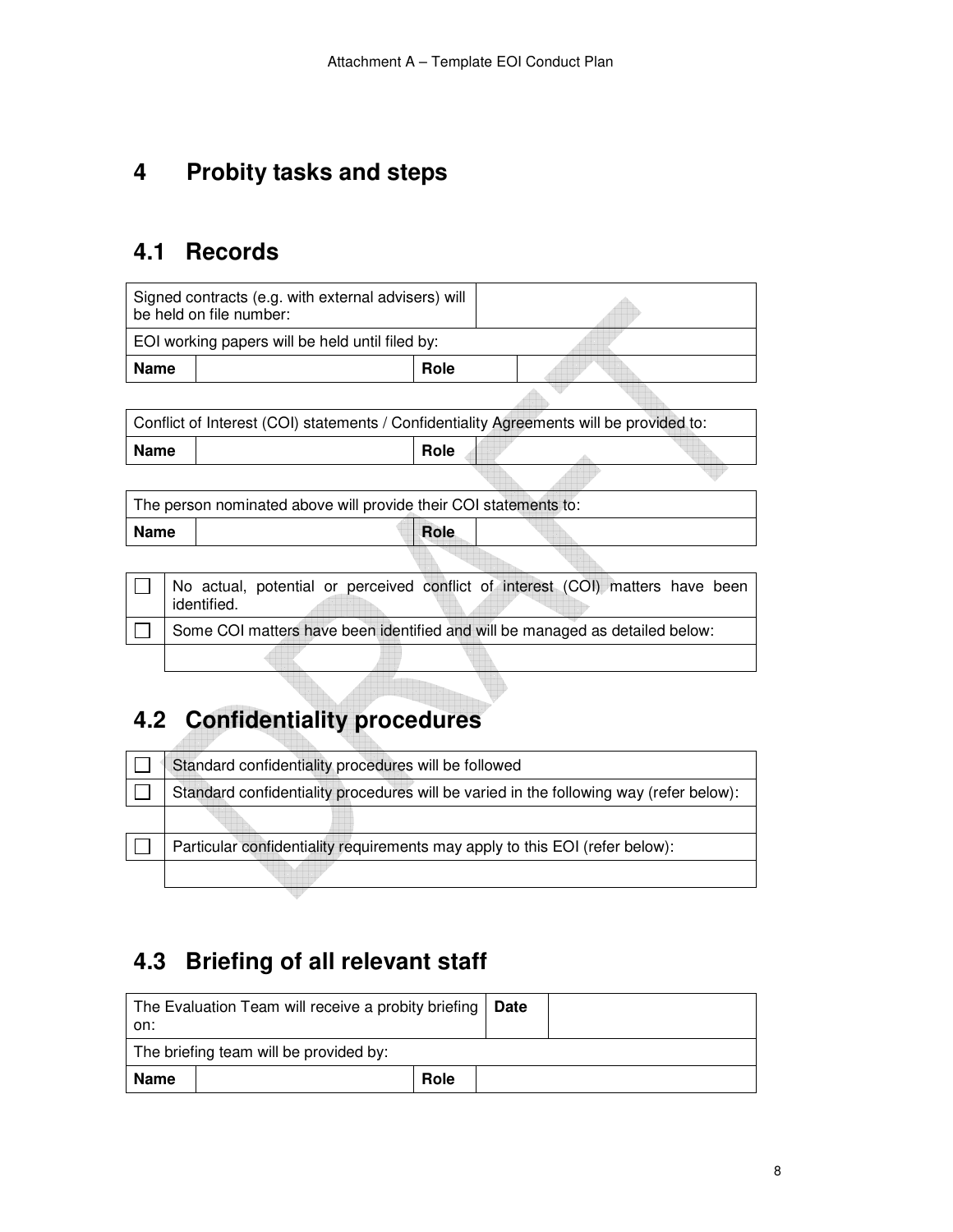| Other relevant staff will receive a briefing on: |  |      | <b>Date</b> |  |
|--------------------------------------------------|--|------|-------------|--|
| The briefing team will be provided by:           |  |      |             |  |
| Name                                             |  | Role |             |  |

#### **4.4 Advertising arrangements**

*EOI advertising will include: (as appropriate)* 

| <b>State/National Newspaper</b> |  |
|---------------------------------|--|
| Agency website                  |  |
| Other newspapers $-$ (name)     |  |
| Other (describe):               |  |

#### **4.5 Applicants – probity and track record check**

*(as appropriate)*

| Corporate information checks will be obtained |  |  |
|-----------------------------------------------|--|--|
| Referee checks will be sought                 |  |  |
|                                               |  |  |

#### **4.6 Evaluation report and recommendation**

|      | A report consistent with reasons for allocation of licences will be prepared and submitted |      |  |  |
|------|--------------------------------------------------------------------------------------------|------|--|--|
| to:  |                                                                                            |      |  |  |
| Name |                                                                                            | Role |  |  |

## **4.7 Notification of licence recommendations and appeals process**

After approval, applicants will be notified of preliminary results and advised of the right to appeal by: Name Role Role

### **4.8 Transition arrangements**

*(as appropriate)* 

| Formal transition requirements will not be required                                                    |  |      |  |  |
|--------------------------------------------------------------------------------------------------------|--|------|--|--|
| The following will be involved in transitioning in the new licence-holders (add rows if<br>necessary): |  |      |  |  |
| <b>Name</b>                                                                                            |  | Role |  |  |
| Name                                                                                                   |  | Role |  |  |
| <b>Name</b>                                                                                            |  | Role |  |  |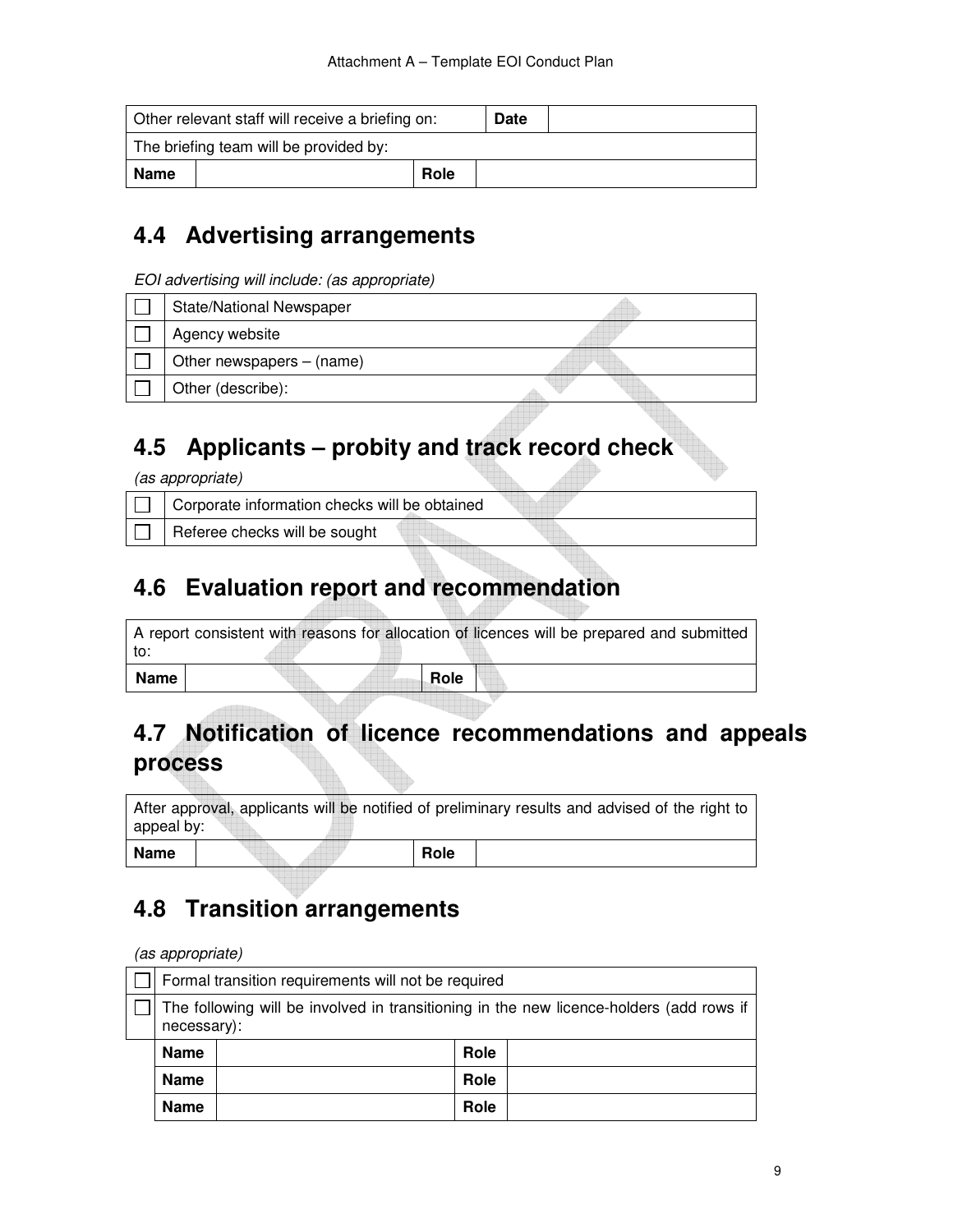## **5 Record keeping**

## **5.1 Documentation**

| The following key documents will be retained: (add as appropriate) |                                       |  |                                          |  |  |
|--------------------------------------------------------------------|---------------------------------------|--|------------------------------------------|--|--|
|                                                                    | EOI history                           |  | Business case documentation              |  |  |
|                                                                    | EOI documentation                     |  | Strategic planning documents             |  |  |
|                                                                    | Notice of meetings                    |  | EOI conduct plan                         |  |  |
|                                                                    | Lists of parties contacted            |  | EOI briefing meeting minutes             |  |  |
|                                                                    | List of EOIs received                 |  | Conflict of interest declarations        |  |  |
|                                                                    | Evaluation summary                    |  | Notifications to unsuccessful applicants |  |  |
|                                                                    | Notification to successful applicants |  | Record of post-notification discussions  |  |  |
|                                                                    | Licence                               |  | Record of complaints or appeals          |  |  |

## **6 EOI conduct plan approvals**

| Any variations to this plan must be approved by: |  |  |      |  |  |  |
|--------------------------------------------------|--|--|------|--|--|--|
| Name:                                            |  |  | Role |  |  |  |
|                                                  |  |  |      |  |  |  |

| This plan is approved by: |  |             |  |  |  |  |
|---------------------------|--|-------------|--|--|--|--|
| <b>Signature</b>          |  | Role        |  |  |  |  |
| <b>Name</b>               |  | <b>Date</b> |  |  |  |  |
|                           |  |             |  |  |  |  |